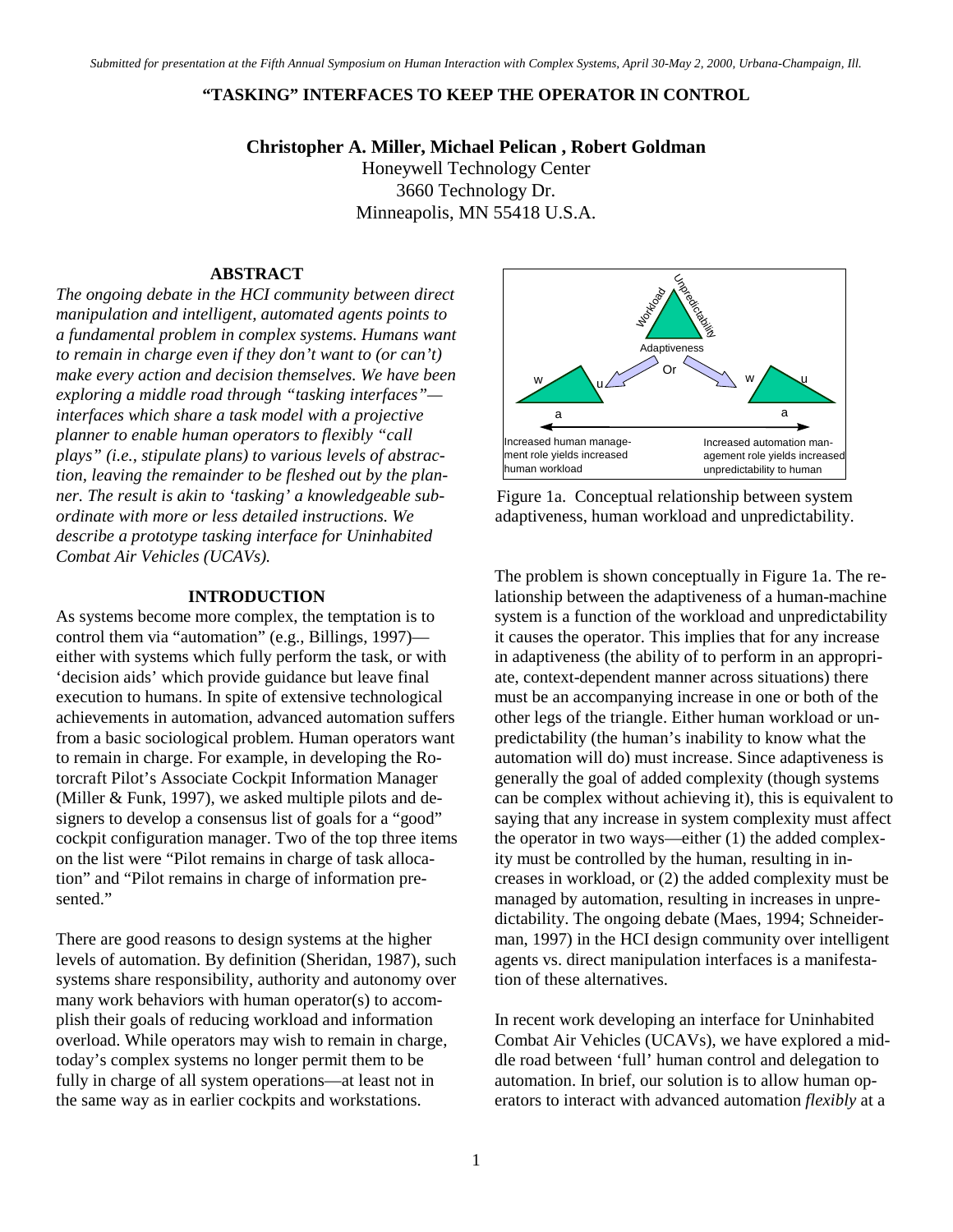variety of levels. This allows the human operator to smoothly vary the 'amount' of automation s/he uses depending on such variables as time available, workload, criticality of the decision, degree of trust, etc.—variables known to influence human trust and accuracy in



automation use (Riley, 1996). It also allows the human to flexibly act within the limitations imposed by the capabilities and constraints of the world—a strategy shown to produce superior aviation plans and superior human understanding of plan considerations in (Layton, Smith & McCoy, 1994) and which lies at the heart of recent advances in ecological interface design (Vicente, 1996). While this does not eliminate the dilemma presented in Figure 1a, it mitigates it by allowing operators to choose various points on the spectrum for interaction with automation (see Figure 1b). We call human-machine systems of this sort "tasking" interfaces, because they allow posing a task to automation at all the different levels one might 'task' a knowledgeable subordinate.

## **PROPOSED SOLUTION— TASKING INTERFACES: REQUIREMENTS AND ARCHITECTURE**

There are three primary challenges involved in the construction of a tasking interface:

- (1) A shared vocabulary must be developed, through which the operator can flexibly pose tasks to the automation and the automation can report how it intends to perform those tasks.
- (2) Sufficient knowledge must be built into the interface to enable making intelligent choices within the tasking constraints imposed by the user.
- (3) One or more interfaces must be developed which will permit inspection and manipulation of the tasking vocabulary to pose tasks and review task elaborations in a rapid and easy fashion.

Figure 2 presents our general architecture for tasking interfaces. The three primary components each address one of the challenges described above. In our approach, a Graphical User Interface (GUI) in the form of a "playbook" and a Mission Analysis Component (MAC) are based on and communicate with each other and with the



Figure 2. General Architecture for Tasking Interfaces.

human operator via a Shared Task Model. The human operator communicates tasking instructions in the form of desired goals, tasks, partial plans or constraints, via the Playbook GUI, in accordance with the task structures defined in the shared task model. These are, in fact, the methods used to communicate commander's intent in current training approaches for U.S. battalion level commanders (Shattuck, 1995). The MAC is a *projective* planning system capable of understanding these instructions and (a) evaluating them for feasibility or b) expanding them to produce fully executable plans. The MAC may draw on special purpose planning tools to perform these functions, wrapping them in the task-sensitive environment of the tasking interface as a whole. Outside of the tasking interface itself, but essential to its use, are two additional components. Once an acceptable plan is created, it is passed to an Event Handling component, which is a *reactive* planning system capable of making moment by moment adjustments to the plan during execution. The Event Handling component then passes these instructions to control algorithms that actually effect behaviors in the controlled system automation.

## **USAGE SCENARIO**

Additional description of these components is beyond the scope of this paper; see Miller & Goldman, 1997 and Miller, Pelican & Goldman, 1998 for more details. Instead, we will focus on an illustration of the human interaction with one implementation of a tasking interface.

The following scenario illustrates how a user interacts with the tasking interface prototype we have developed to plan a UCAV mission. Current and emerging UCAV interfaces either require operators to remotely control the aircraft via a dedicated cockpit mockup, or they rely on very high level behaviors (e.g., Close Air Patrol circuits or waypoint-designated routes) which can be easily but inflexibly commanded. The first approach provides high predictability and adaptiveness, but at the cost of very high operator workload; the second approach minimizes operator workload and provides highly predictable behavior, but only at the cost of adaptiveness. Neither approach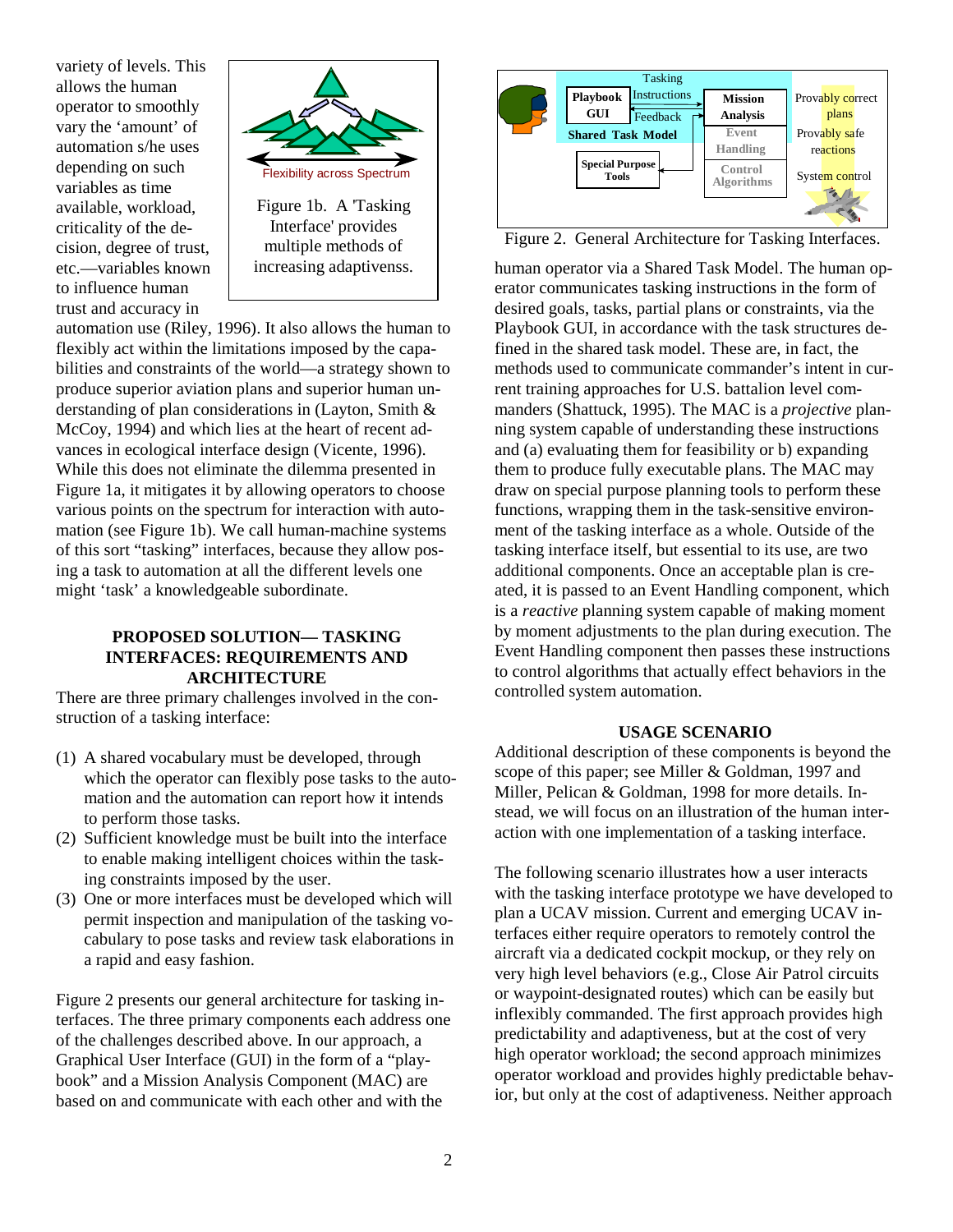is sufficient for usefully placing one or more UCAVs at the disposal of an operator who is concurrently piloting his/her own aircraft.

Building on prior Honeywell control algorithms and simulation work supporting scenarios of multiple uninhabited F-16s, we have developed a tasking interface to enable a human leader to lay out a mission plan for the UCAV's. This interface will support the stipulation of full and partial plans and constraints for the UCAVs either separately or in conjunction. To date, we have concentrated on a ground-based tasking interface due to its lighter demands on user, simulation and interface design. However, we believe that with suitable GUI modifications, this approach will be suited to in-flight tasking as well.

Our prototype tasking interface as illustrated in Figures 3- 7. The interface illustrated in these figures is our current Playbook GUI. This interface runs in conjunction with a prototype MAC, communicating via a Shared Task Model. The MAC interacts with a specialty route planning algorithm. Plans produced by this tasking interface can be 'flown' in simulation using realistic control algorithms developed by Honeywell's Guidance and Control group.

Figure 3 (and, in larger format, Figure 7) shows the five primary regions of the Playbook GUI. The upper half of the screen is a Task Composition Space that the plan composed thus far. At startup, this area presents the three top-level tasks (or 'mission types') the system currently knows about: Interdiction, Airfield Denial, and Suppress Enemy Air Defenses (SEAD). The lower left corner of the interface is an Available Resource Space, currently presenting the set of aircraft available for use. The lower right corner contains an interactive Terrain Map of the area of interest. As noted above, some planning interactions can be more easily performed or understood via direct, graphical presentation against the terrain of interest. The space between these two lower windows (empty at startup) is a Resource in Use Space—once resources are selected, they will be moved to this space, where they can be interacted with in more detail. Finally, the lower set of control buttons is always present. This includes options such as "Finish Plan" for handing the partial plan off to the MAC for completion and/or review, "Final Route" for accessing the route planner to create a route within constraints specified, "Print" and "Show Schedule" for obtaining a Gantt chart timeline of the activities planned for each actor, etc.



Figure 3. The Tasking Interface prototype at startup.

The mission leader would interact with the tasking interface to, first, declare that the "task" for the day was "Airfield Denial." Most interactions with the Playbook GUI are via mouse buttons. In this case, the three top-level mission task boxes have "or" relationships between them, meaning the pilot must select one. Figure 4 shows the pop-up window when the user clicks on "Airfield Denial."

From this pop-up menu, the human "tasker" can tell the MAC to "Plan this Task" (that is, develop a plan using this task) or indicate that s/he will "Choose airfield denial" as a task that s/he will flesh out further. The pop-up menu also contains a context-sensitive list of subtasks that the tasker can choose to include under this task (only one is appropriate at this level: "Suppress Air Defenses").

At this point, having been told only that the task for the day is "Airfield Denial," a team of trained human pilots would have a very good general picture of the mission they would fly. Similarly, our interface (via the MAC and the Shared Task Representation) knows what a typical airfield denial plan consists of. But just as a leader instructing a human flight team could not leave the instructions at that, so the tasker is required to provide more in-

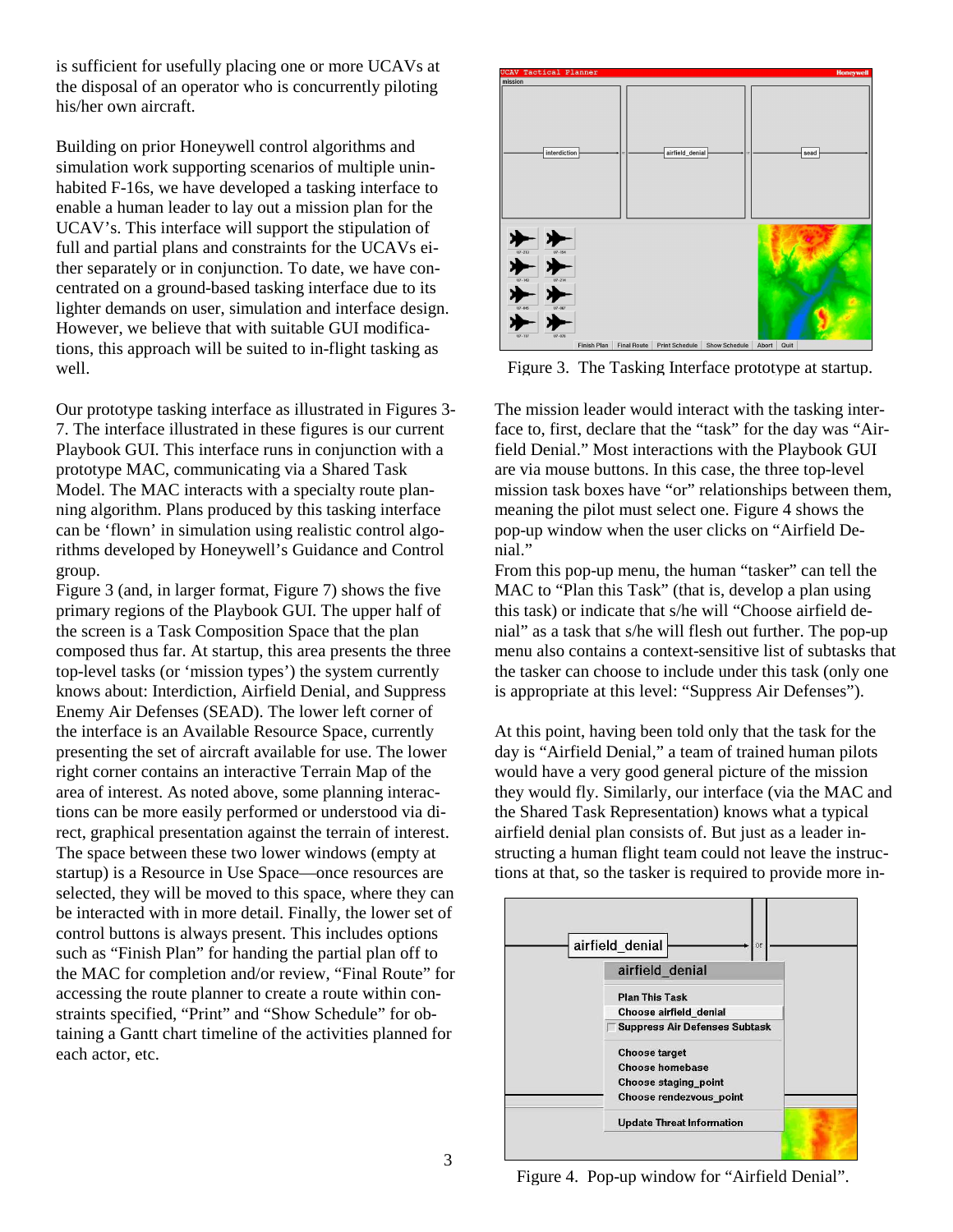formation to instantiate the high level task. Here, the tasker must provide the items listed in the next block in the pop-up window in Figure 4 (e.g., a target, a homebase, etc.) and, as for all plans, the specific aircraft to be used. S/he selects aircraft by clicking on the available aircraft resources and moving them to the Resources in Use Area. By clicking on "Choose Target", the user activates the Terrain Map and a subsequent click there will designate a target location.

The human leader could provide substantially more detail (such as route, munitions, roles for wingmen, etc.) but s/he could also hand the task off to at this point and let a human team develop the plan. The tasker can also do this, handing the task to the MAC via the "Finish Plan" button. We will assume that the user provides more plan specifications. Both the tasker and the interface know, thanks to their Shared Task Model, that any Airfield Denial plan must consist of Ingress, Strike and Egress subtasks, in that order. "Airfield Denial" may also include a Defense Suppression subtask that runs in parallel with Strike. After the tasker selects "Choose Airfield Denial", the Task Composition Space is reconfigured as in Figure 5 to show the next level of options. The small arrows between the task blocks indicate that all subtasks are sequential.



Figure 5. Second-level expansion of 'Airfield De-

To provide detailed instructions about how to perform the Ingress task, the tasker must choose it, producing the "generic" Ingress task shown in Figure 6. Note that this is not a default method of doing "Ingress" so much as a generic, uninstantiated template—roughly what a human expert knows about how Ingress can or should be performed. A trained pilot knows that Ingress can be done either in formation or in dispersed mode and, in either case, must involve a "Take Off" subtask followed by one or more "Fly to Location" subtasks. Figure 6 illustrates the GUI after the user selects "Formation Ingress". The MAC automatically fills in the set of steps it knows must be accomplished to do Ingress in formation— that all aircraft must takeoff and then fly to a specified location. In the event that there are further specifications the user can or must supply, the MAC will generate them in context-sensitive

pop-up windows (e.g., specifying the airfield to take off from.)

The user can continue to specify and instantiate tasks down to the "primitive" level where the subtasks are behaviors the control algorithms (see Figure 2) in our simu-



Figure 6. Stipulating subtasks under "Ingress".

lator can be relied upon to execute in flight. Alternatively, at any point after the initial selection of mission task and its required parameters, the tasker can hand the partly developed plan over to the MAC for completion and/or review by means of the "Finish Plan" button. In extreme cases, a viable "Airfield Denial" plan could be created with as few as five choices (select aircraft, target, homebase, staging and rendezvous points). If the MAC is incapable of developing a viable plan within the constraints imposed, (e.g., if the user has stipulated distant targets that exceed aircraft fuel supplies) MAC will inform the user of these difficulties via pop-up windows.

Figure 7 shows the completed plan provided by the MAC after the stipulation of the Ingress task as described above. The user has asked for a Final Route generated by the route planner on the basis of the MAC's inputs. This output is presented in the Terrain Map window.

# **LESSONS AND CONCLUSIONS**

Our prototype interface builds plans for 3 types of multi-UCAV missions (corresponding to 3 top-level tasks). Other types of interfaces are entirely possible (see Miller & Goldman, 1997, for a more ambitious, though unimplemented example) and we hope to explore their development as we carry the tasking interface concept into alternate domains and gain more experience with user interactions with this type of automation. Our approach to tasking interfaces builds a bridge of flexibility between 'pure' direct manipulation interfaces where the user is always in charge but must incur the associated workload,